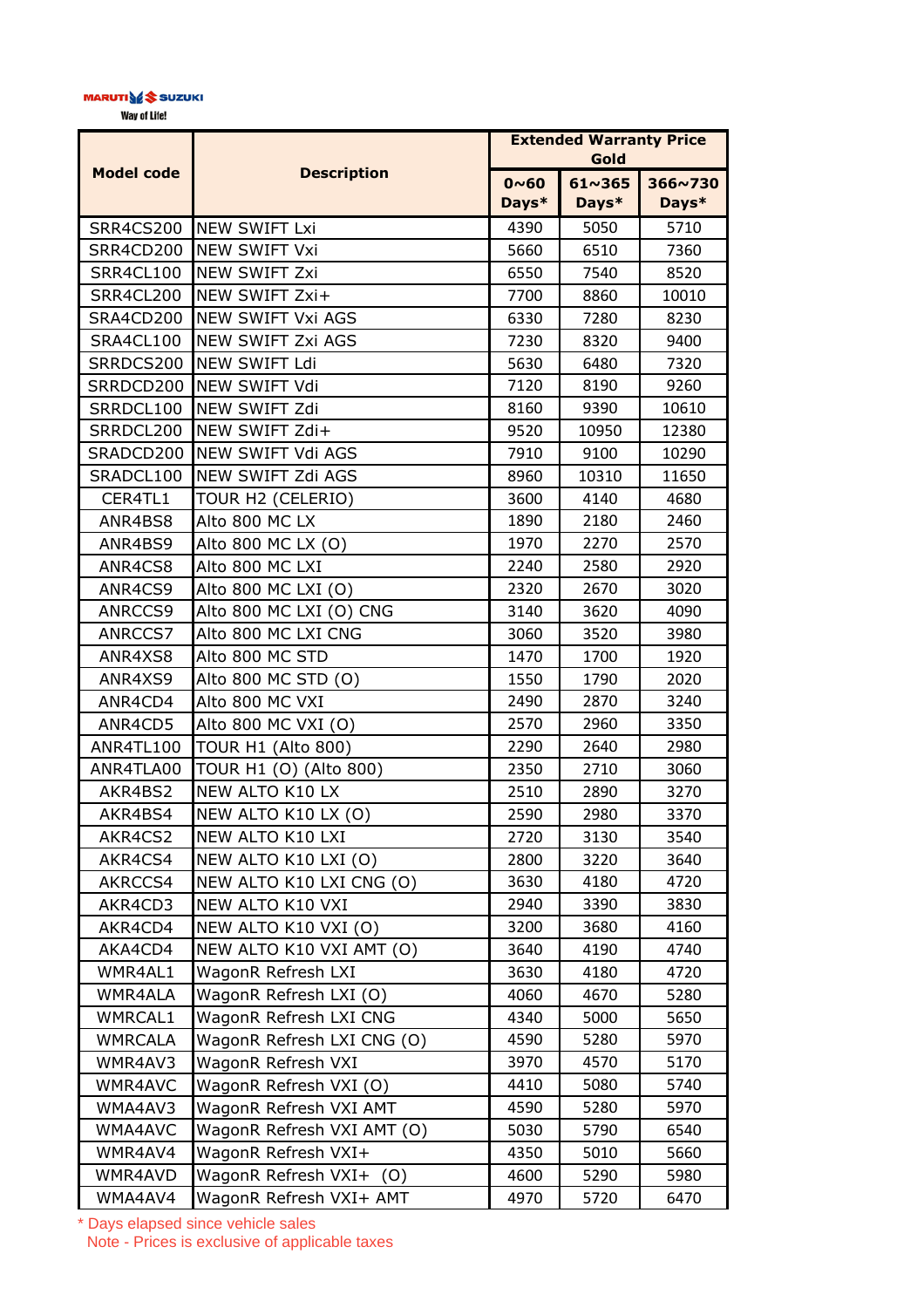Way of Life!

| WMA4AVD             | WagonR Refresh VXI+ AMT (O) | 5220  | 6010  | 6790  |
|---------------------|-----------------------------|-------|-------|-------|
| CER4AL1             | Celerio MC LXI              | 3650  | 4200  | 4750  |
| CER4ALA             | Celerio MC LXI (O)          | 3830  | 4410  | 4980  |
| CER4AV1             | Celerio MC VXI              | 4080  | 4700  | 5310  |
| CER4AVA             | Celerio MC VXI (O)          | 4290  | 4940  | 5580  |
| CEA4AV1             | Celerio MC VXI AMT          | 4650  | 5350  | 6050  |
| CEA4AVA             | Celerio MC VXI (O) AMT      | 4850  | 5580  | 6310  |
| CERCAV1             | Celerio MC VXI CNG          | 4900  | 5640  | 6370  |
| <b>CERCAVA</b>      | Celerio MC VXI (O) CNG      | 5100  | 5870  | 6630  |
| CER4AZ1             | Celerio MC ZXI              | 4420  | 5090  | 5750  |
| CER4AZA             | Celerio MC ZXI (O)          | 5050  | 5810  | 6570  |
| CEA4AZ1             | Celerio MC ZXI AMT          | 4990  | 5740  | 6490  |
| CEA4AZA             | Celerio MC ZXI (O) AMT      | 5210  | 6000  | 6780  |
| CER4BV1             | Celerio Der VXI             | 4200  | 4830  | 5460  |
| CER4BVA             | Celerio Der VXI (O)         | 4400  | 5060  | 5720  |
| CEA4BV1             | Celerio Der VXI AMT         | 4770  | 5490  | 6210  |
| CEA4BVA             | Celerio Der VXI (O) AMT     | 4970  | 5720  | 6470  |
| CER4BZ1             | Celerio Der ZXI             | 4530  | 5210  | 5890  |
| CER4BZA             | Celerio Der ZXI (O)         | 5170  | 5950  | 6730  |
| CEA4BZ1             | Celerio Der ZXI AMT         | 5100  | 5870  | 6630  |
| CEA4BZA             | Celerio Der ZXI (O) AMT     | 5330  | 6130  | 6930  |
| SMRDAL1             | SWIFT LDI T4                | 5640  | 6490  | 7340  |
| SMRDALA             | SWIFT LDI(O) T4             | 5980  | 6880  | 7780  |
| SMR4ALA             | SWIFT LXI OPTIONAL (O) T4   | 4410  | 5080  | 5740  |
| SMR4AL1             | SWIFT LXI OPTIONAL T4       | 4120  | 4740  | 5360  |
| SMRDAV1             | <b>SWIFT VDI T4</b>         | 6550  | 7540  | 8520  |
| <b>SMRDAVA</b>      | SWIFT VDI(O) T4             | 6670  | 7680  | 8680  |
| SMR4AVA             | SWIFT VXI (O) T4            | 5470  | 6300  | 7120  |
| SMR4AV1             | <b>SWIFT VXI T4</b>         | 5240  | 6030  | 6820  |
| SMRDAZ1             | SWIFT ZDI T4                | 8130  | 9350  | 10570 |
| SMR4AZ1             | SWIFT ZXI T4                | 6390  | 7350  | 8310  |
| SMRDAVL             | SWIFT VDI T4 LTD            | 6330  | 7280  | 8230  |
| SMR4AVL             | SWIFT VXI T4 Ltd            | 5060  | 5820  | 6580  |
| DRRDCS2             | DZIRE (YSD) LDI             | 6590  | 7580  | 8570  |
| DRR4CS2             | DZIRE (YSD) LXI             | 5210  | 6000  | 6780  |
| DRRDCD2             | DZIRE (YSD) VDI             | 8080  | 9300  | 10510 |
| DRADCD2             | DZIRE (YSD) VDI AGS         | 8870  | 10210 | 11540 |
| DRR4CD2             | DZIRE (YSD) VXI             | 6480  | 7460  | 8430  |
| DRA4CD2             | DZIRE (YSD) VXI AGS         | 7160  | 8240  | 9310  |
| DRRDCL1             | DZIRE (YSD) ZDI             | 9130  | 10500 | 11870 |
| DRADCL1             | DZIRE (YSD) ZDI AGS         | 9920  | 11410 | 12900 |
| DRRDCL <sub>2</sub> | DZIRE (YSD) ZDI+            | 10650 | 12250 | 13850 |
| DRADCL2             | DZIRE (YSD) ZDI+ AGS        | 11440 | 13160 | 14880 |
| DRR4CL1             | DZIRE (YSD) ZXI             | 7370  | 8480  | 9590  |
| DRA4CL1             | DZIRE (YSD) ZXI AGS         | 8050  | 9260  | 10470 |
| DRR4CL2             | DZIRE (YSD) ZXI+            | 8670  | 9980  | 11280 |
| DRA4CL2             | DZIRE (YSD) ZXI+ AGS        | 9340  | 10750 | 12150 |
| DMRDBL100           | TOUR S (Dzire) DIESEL       | 6350  | 7310  | 8260  |
| DMRDAL1             | New Dzire Tour Diesel       | 5680  | 6540  | 7390  |
| DMR4AL1             | New Dzire Tour Petrol       | 4780  | 5500  | 6220  |
|                     |                             |       |       |       |

\* Days elapsed since vehicle sales Note - Prices is exclusive of applicable taxes